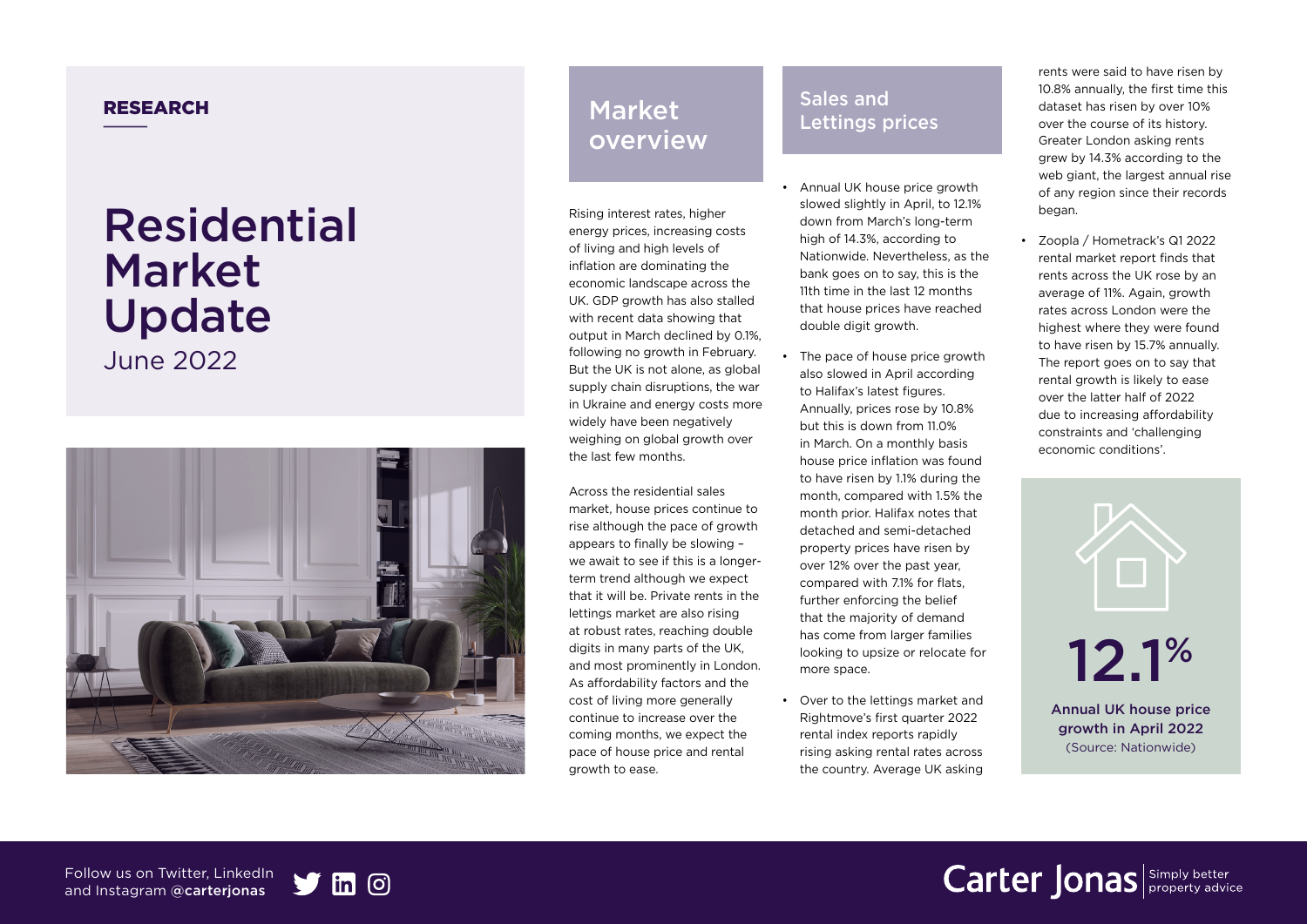### Activity

- Property sales transactions during March (HMRC latest data) actually rose, increasing 3% over February to just under 115,000 transactions. This remains well above the longerterm average although as with mortgage levels, it is well below the same time last year when 183,000 transactions took place (March 2021 however was the 'original' end of the stamp duty holiday, before it was extended).
- Zoopla's latest house price index report mirrors the transaction data in that buyer demand is still very strong, sitting at 58% above the five-year average for this time of year. On the other hand, the number of properties listed for sale is 40% below the five-year average. Having said that, the web giant does go on to say that the supply of newly listed homes for sale has started to rise.
- Across the private rented sector, tenant demand in the rental sector continues to outstrip supply as Rightmove notes in their latest quarterly rental tracker. On a national basis tenant demand is up 6% while available properties are down 50% compared to the same period last year. In London the mismatch is even more stark with tenant demand up by 81% while available properties are down 47% compared to the more 'normal' market in 2019.
- Across our Carter Jonas offices, buyer demand continues to rise following a slight slowdown earlier in the spring. In all offices enquiry levels over the last four weeks were up compared with the previous month, with our southern offices in particular continuing to see rising levels of demand. These offices, including Bath, Oxford and Winchester in particular, have seen enquiry levels rise by nearly 40% over April figures.



Figure 1 Carter Jonas Enquiry levels trends

250

200

150

100

50

 $\Omega$ 

*Source: Carter Jonas. Enquiry levels are four-week rolling average*



... buyer demand continues to rise following a slight slowdown earlier in the spring

#### Follow us on Twitter, LinkedIn and Instagram @carterjonas

"

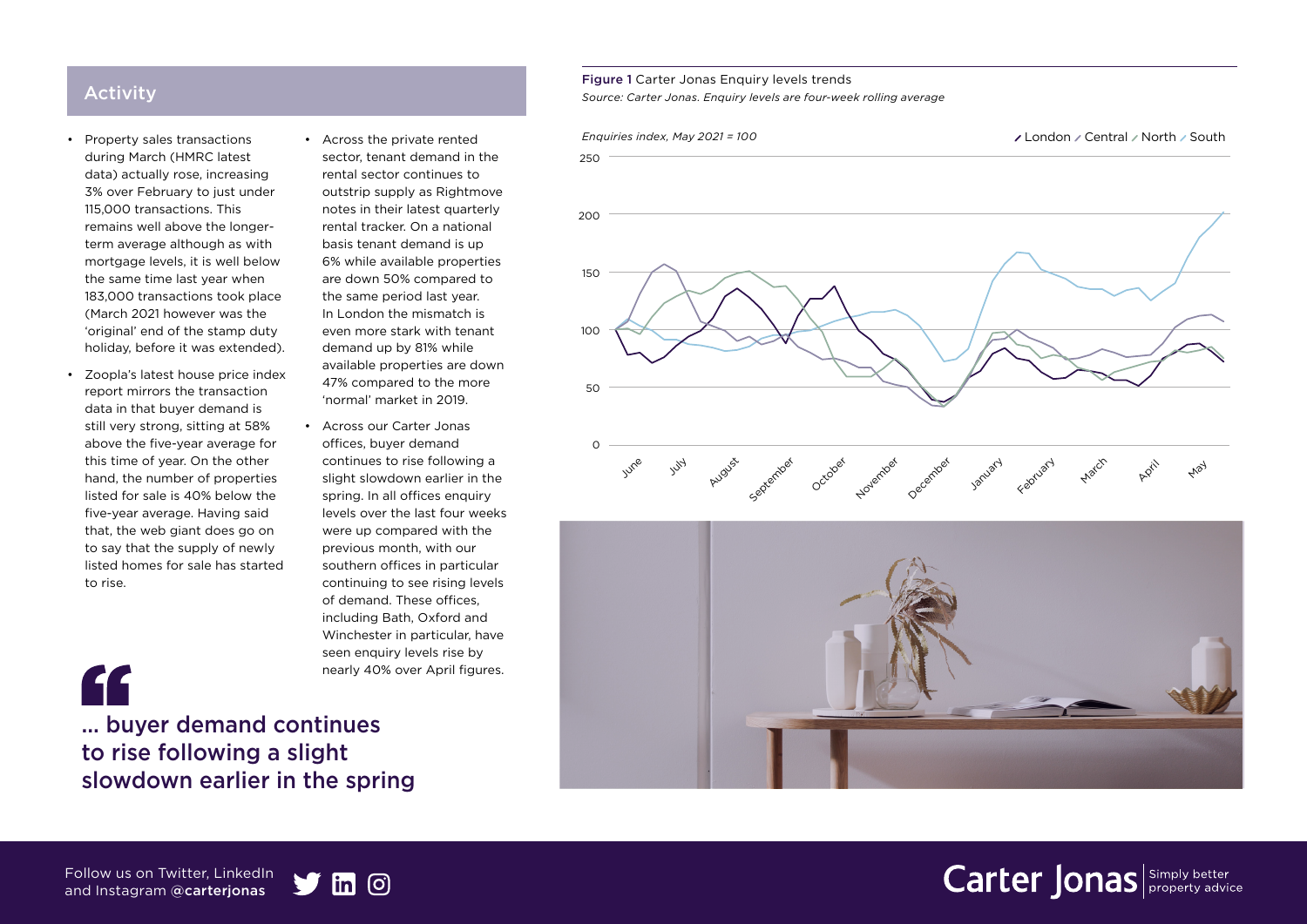|                          | <b>Carter Jonas location</b> | <b>Average Price</b> | Monthly Change (%) | Annual Change (%) |
|--------------------------|------------------------------|----------------------|--------------------|-------------------|
| <b>Official House</b>    | Winchester                   | £507,658             | 3.3%               | 14.7%             |
| <b>Price data</b>        | North Northamptonshire       | £259,402             | 2.2%               | 14.5%             |
| <b>HM Land Registry</b>  | West Oxfordshire             | £392,925             | 2.0%               | 14.4%             |
| <b>March 2022</b>        | Bath and North East Somerset | £423,691             | 1.0%               | 14.3%             |
|                          | Prime Central London         | £1,241,123           | 4.3%               | 14.2%             |
|                          | Cambridgeshire               | £348,130             | 1.0%               | 13.2%             |
|                          | Vale of White Horse          | £422,393             | 1.8%               | 12.9%             |
|                          | Somerset                     | £292,007             | 0.9%               | 12.3%             |
|                          | South Cambridgeshire         | £443,896             | 0.9%               | 11.4%             |
|                          | Suffolk                      | £292,939             | 0.4%               | 11.3%             |
|                          | Wiltshire                    | £327,741             | 1.7%               | 11.3%             |
|                          | York                         | £306,919             | 1.1%               | 10.9%             |
|                          | West Northamptonshire        | £285,757             | 1.6%               | 10.4%             |
|                          | West Berkshire               | £396,166             | $-1.0%$            | 10.2%             |
|                          | <b>England</b>               | £297,524             | 0.3%               | 9.9%              |
|                          | <b>United Kingdom</b>        | £278,436             | 0.3%               | 9.8%              |
|                          | South Oxfordshire            | £495,695             | 1.5%               | 9.7%              |
|                          | Harrogate                    | £329,191             | 1.7%               | 8.7%              |
|                          | Oxford                       | £471,179             | 1.7%               | 8.7%              |
|                          | Leeds                        | £226,876             | 0.1%               | 8.4%              |
|                          | South West London            | £719,896             | 0.7%               | 8.3%              |
|                          | Cambridge                    | £486,061             | 0.4%               | 7.4%              |
|                          | Outer London                 | £478,225             | 0.6%               | 6.7%              |
|                          | London                       | £523,666             | $-0.9%$            | 4.8%              |
| Source: HM Land Registry | Inner London                 | £616,036             | 0.4%               | 4.1%              |